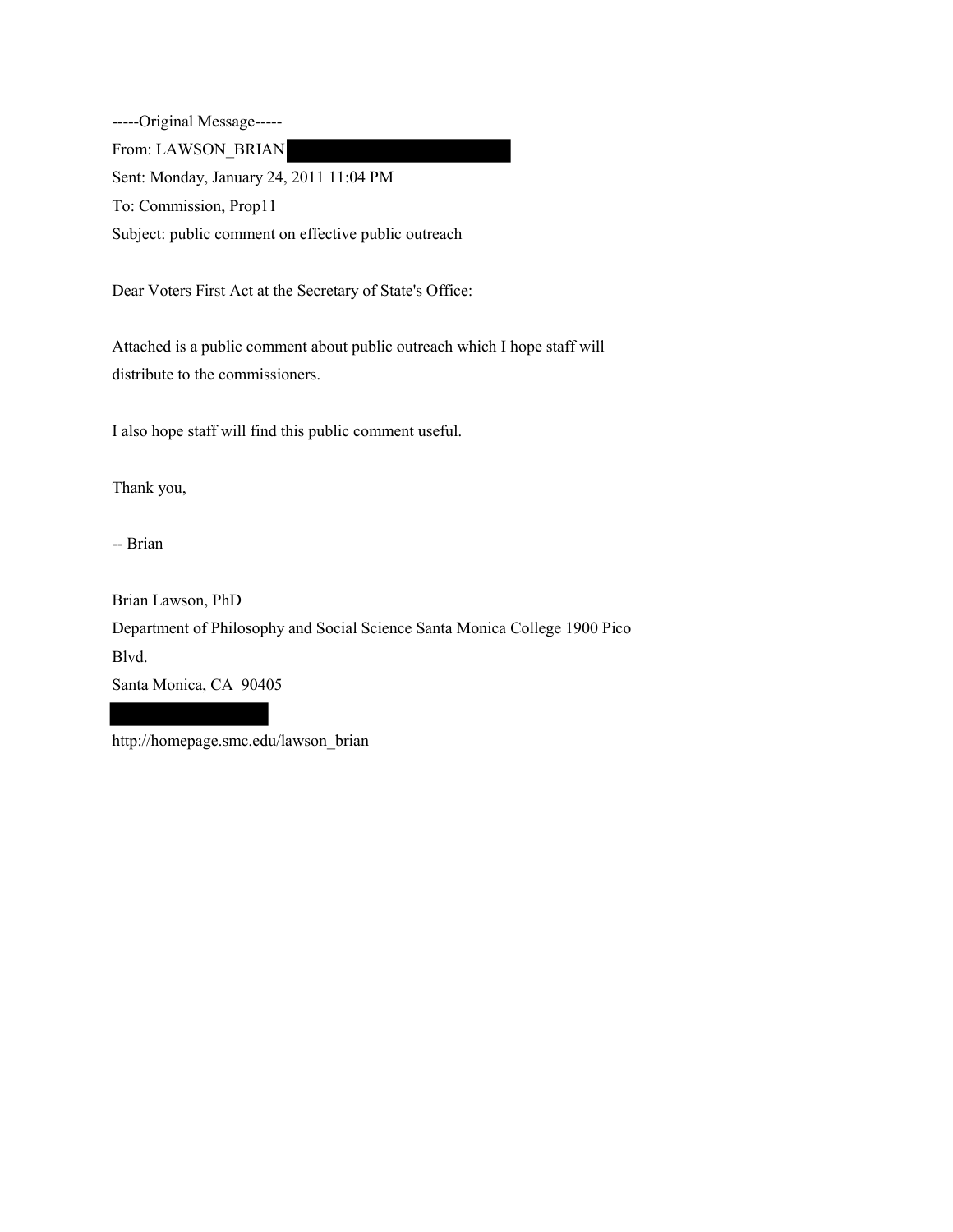Prepared January 24, 2011 for the January 26, 2011 meeting

TO: California Redistricting Commission Members and Staff FROM: Brian Lawson

RE: Making Outreach Effective

## 1. Outreach with a Purpose

Your deliberations have centered on setting up outreach hearings. This is important, but at least as important is that you deliberate on how you will make use of the information collected during outreach. If you have a clear plan for what you will do with the information you receive during outreach you will be able to plan effective hearings.

## 2. Avoid Crocodile Tears

During her public comment at the first meeting of the first 8 commissioners Kathay Feng described the frustration some groups experienced because they felt that, in the final analysis, some testimony was not taken seriously.

". . . what was interesting was that there were a lot of people who were testifying before the assembly and senate committees for the first time and they had never gone before a public body to stand in front of a podium to talk about anything, let alone the importance of their communities. And, in some cases, their testimony was so moving and personal that the Committee members elected to sit through hearings day in and day out actually had tears in their eyes about, you know, how important it was to try to respect these communities. I will just say that part of the reason why we eventually moved to a place where we thought that it was important to have a more transparent process was because, after several months of public hearings, those committees went behind closed doors and essentially negotiated the lines between Legislators and, in many instances, not always, but in many instances there were lines that were moved, and ones where the public never had any chance to provide input into." (transcript 11/30/10, pp. 78-79)

So, the question is, how do you make sure that testimony given two or three month in the past is taken seriously when it comes time to drawing maps?

## 3. Look at Previous Hearings

(a) If you look at the previous hearings (especially 2001, transcripts are currently available on the Senate and Assembly redistricting committee websites) think about how you could incorporate that type of information into drawing a map. By looking at the transcripts you can see the types of things people are going to say. The question is, how would that information be used to draw a map? In 2001 it seemed that the focus was on drawing maps to protect incumbents and then justifying the districts after the fact. You want to reverse that process. You want to collect the same information, but this time you actually want to use that information to draw maps.